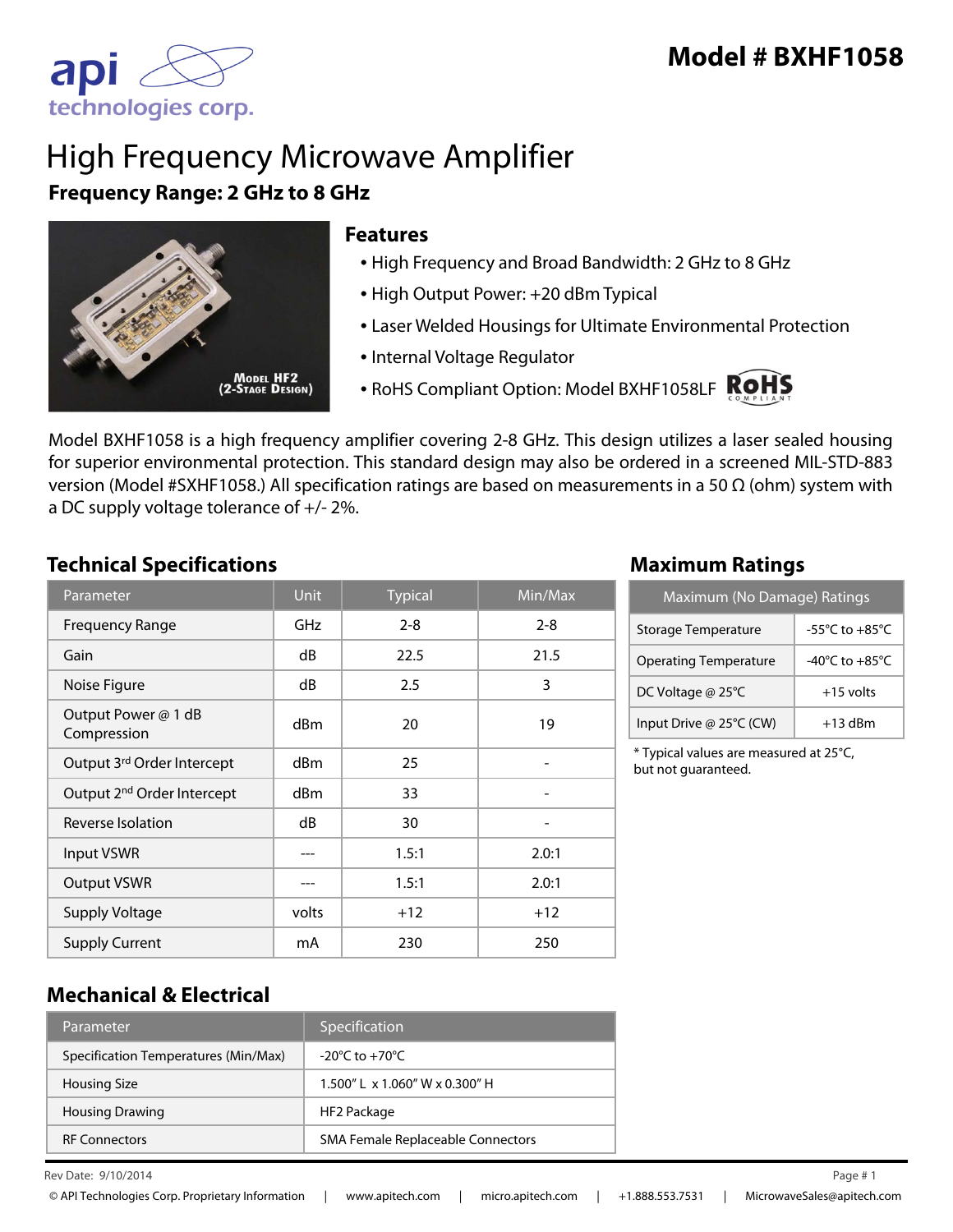# **Model # BXHF1058**

### **Typical Performance Graphs**



 $\mathsf{Rev}\,\mathsf{Date:}\,9/10/2014$  Page # 2